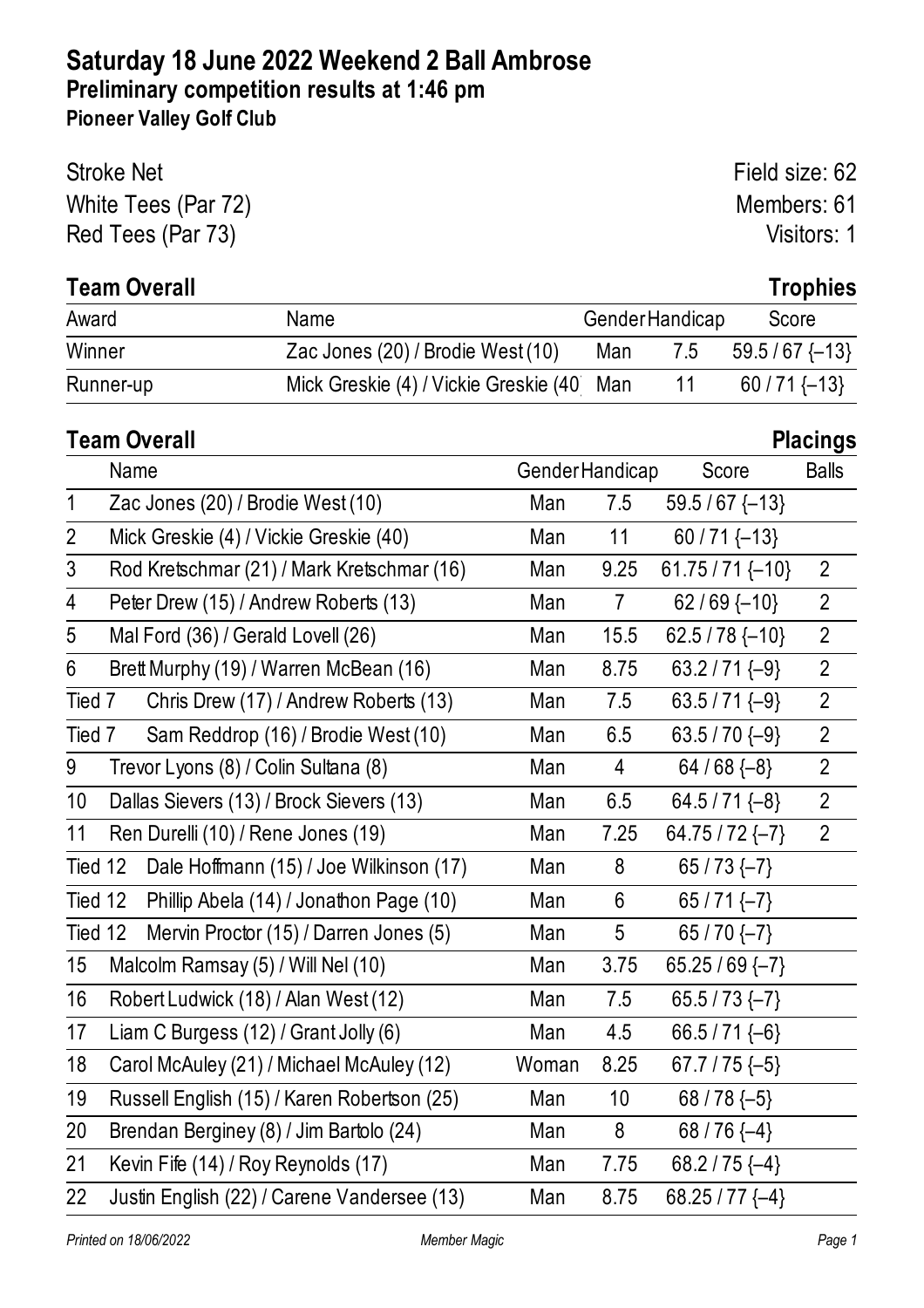# **Team Overall Placings (continued)**

|                 | Name                                       |       | <b>GenderHandicap</b> | Score               | <b>Balls</b> |
|-----------------|--------------------------------------------|-------|-----------------------|---------------------|--------------|
| 23              | Neville Bell (17) / Keith Duff (10)        | Man   | 6.75                  | 69.25 / 76 $\{-3\}$ |              |
| 24              | Thomas O'Shea (18) / Liam J Burgess (10)   | Man   | 7                     | $70/77$ {-2}        |              |
| 25              | Brodie Little (17) / Nick Webb (18)        | Man   | 8.75                  | $70.25 / 79$ {-2}   |              |
| 26              | Stuart Adams (13) / Peter Lawson (12)      | Man   | 6.25                  | $70.7 / 76$ {-1}    |              |
| 27              | Danny Moore (18) / Aaron Treloar (10)      | Man   | 7                     | $71/78$ {-1}        |              |
| 28              | Kay Craig (17) / Shelley Lewis (26)        | Woman | 10.75                 | $72.2 / 82$ {-1}    |              |
| 29              | Hayden McNichol (25) / Peter McNichol (18) | Man   | 10.75                 | 72.5/83 {E}         |              |
| 30              | Phillip Howarth (19) / John Poroa (25)     | Man   | 11                    | $73/84$ {+1}        |              |
| 31              | Ernie Sievers (20) / Graham Brodie (32)    | Man   | 13                    | $74/87+2$           |              |
| 32 <sup>2</sup> | Travis Todd (20) / Zak Todd (36)           | Man   | 14                    | $78/92$ {+6}        |              |
|                 |                                            |       |                       |                     |              |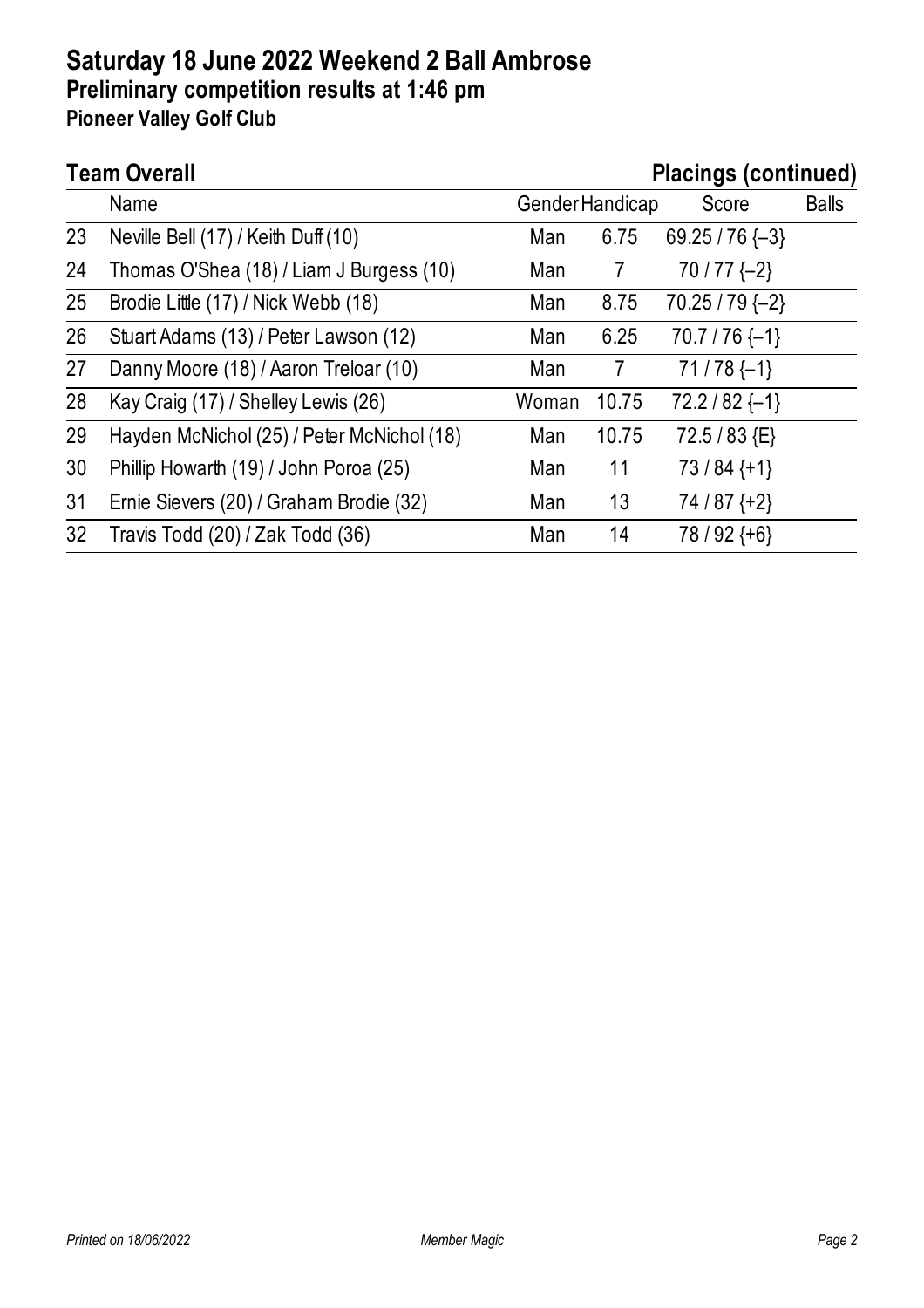| <b>Pin Shots</b> |                       | <b>Trophies</b> |
|------------------|-----------------------|-----------------|
| Award            | Name                  | Balls<br>Gender |
| Pin Shot#3       | Liam C Burgess        | Man<br>2        |
| Pin Shot#8       | <b>Andrew Roberts</b> | Man             |
| Pin Shot#12      | Zac Jones             | Man             |
| Pin Shot#17      | <b>Andrew Roberts</b> | Man             |